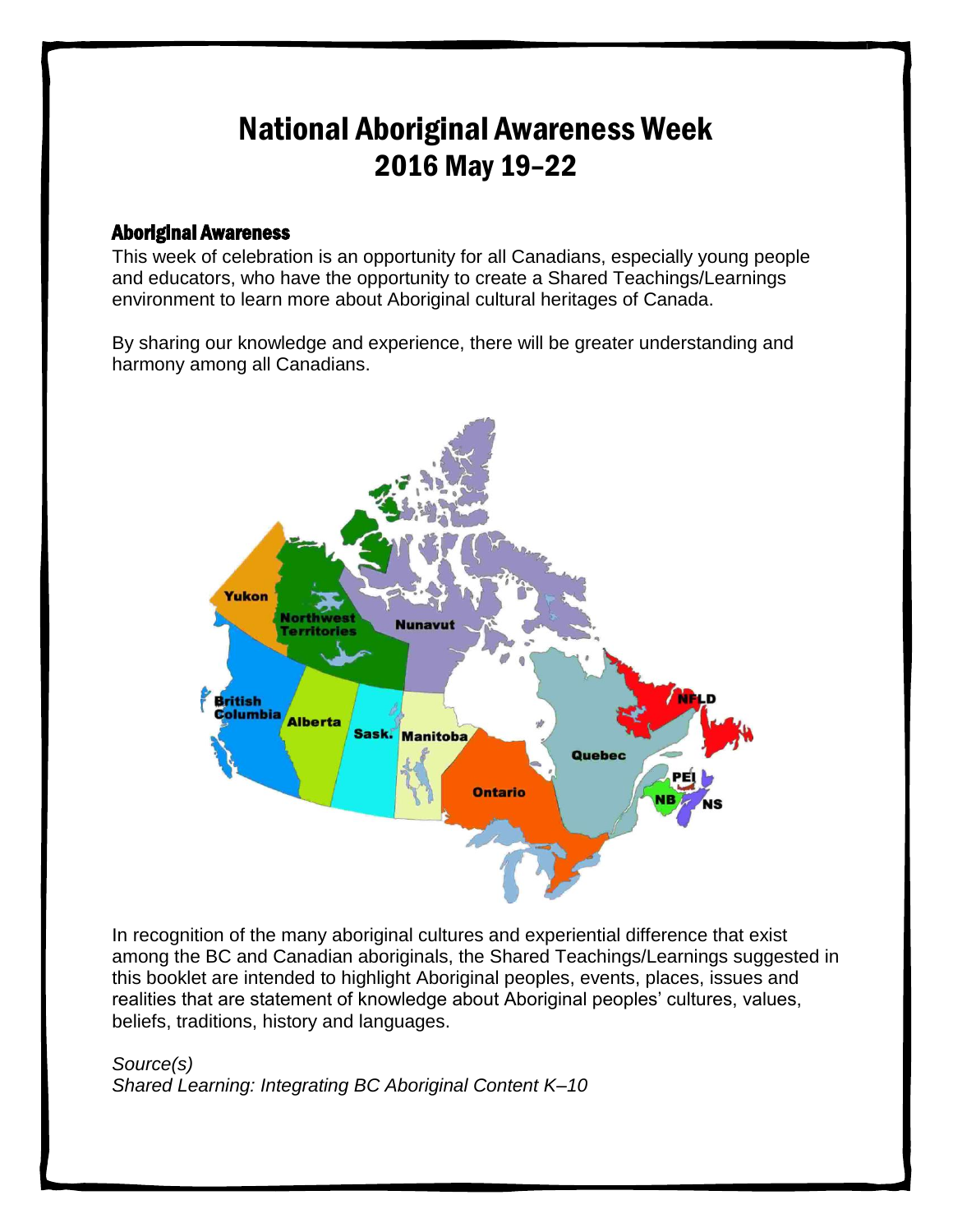

#### Did you know?

Did you know that some of BC's towns or cities have names that come from aboriginal sources. Find out what the following names mean and from which language the words come from. Match the names with the description.

- **Chilliwack** The name comes from an Okanagan word meaning "the always place", in the sense of a permanent dwelling place.
- **Coquitlam** Is the name of the local tribe, ch.ihl-KWAY-uhk. This word is generally interpreted to mean "going back up".
- **Kamloops** Is likely from the Salish tribal name which is translated as "small red salmon". The name refers to the sockeye salmon common to the area.

**Suggestion:** Make up your own matching work list or create a word search, etc.

Place names reveal Aboriginal peoples' contributions:

Place names are never just meaningless sounds. Rather, they embody stories about the places to which they are attached. They give us valuable insights in history and provide clues about the country's cultural and social development. A study of place names will always reveal the astounding diversity and depth of Aboriginal peoples' contributions to contemporary Canada, BC and our schools.

### What Can You Find Out About These Aboriginal Personalities

Not a comprehensive list. Suggestion: Aboriginal Personality Profile, Chart by Origin, etc.

| <b>Politician</b>    | <b>Artists</b>          | <b>Activist</b>           | <b>Writer</b>      | <b>Other</b>       |
|----------------------|-------------------------|---------------------------|--------------------|--------------------|
| John Amagolik        | Karoo Ashevak           | Giindajin Haawasti        | Eden Robinson      | Raven August       |
| Georges Erasmus      | Kenojuak Ashevak        | Guujaaw                   | Jeanette Armstrong | Brenda Kanayuk     |
| Simon Baker          | Lucy Tasseor Tutsweetok | Mary Two-Axe              | E. Pauline Johnson | Tom Jackson        |
| <b>Phil Fontaine</b> | David Ruben Piqtoukum   | Earley                    | Kateri Damm        | Rose Boyko         |
| Ethel Blondin-Andrew | Hugh Mckenzie           | <b>Buffy Sainte-Marie</b> | Basil H. Johnston  | Wade Cachagee      |
| Dan Goodleaf         | Norval Morrisseau       |                           | Nora Dauenhauer    | Douglas Cardinal   |
| Abel Bosum           | Joe David               |                           | Mitiariuk          | Roberta Jamieson   |
| Elijah Harper        | Stan Bevan              |                           | Nappaaluk          | Cornelia Weiman    |
| Matthew Coon Come    | Ken McNeil              |                           | Drew Hayden        | John Campbell      |
| Ovide Mercredi       | Freda Diesing           |                           | Taylor             | Harry Lavelle      |
| <b>Frank Calder</b>  | Art Thompson            |                           | Tomson Highway     | Verna Kirkness     |
| Others               | Roy Thomas              |                           | Thomas King        | <b>Alfred Scow</b> |
|                      | Francis Esquega         |                           | Carla Robinson     |                    |
|                      | <b>Bil Reid</b>         |                           |                    |                    |
|                      | Robert Davidson         |                           |                    |                    |
|                      | Dorothy Grant           |                           |                    |                    |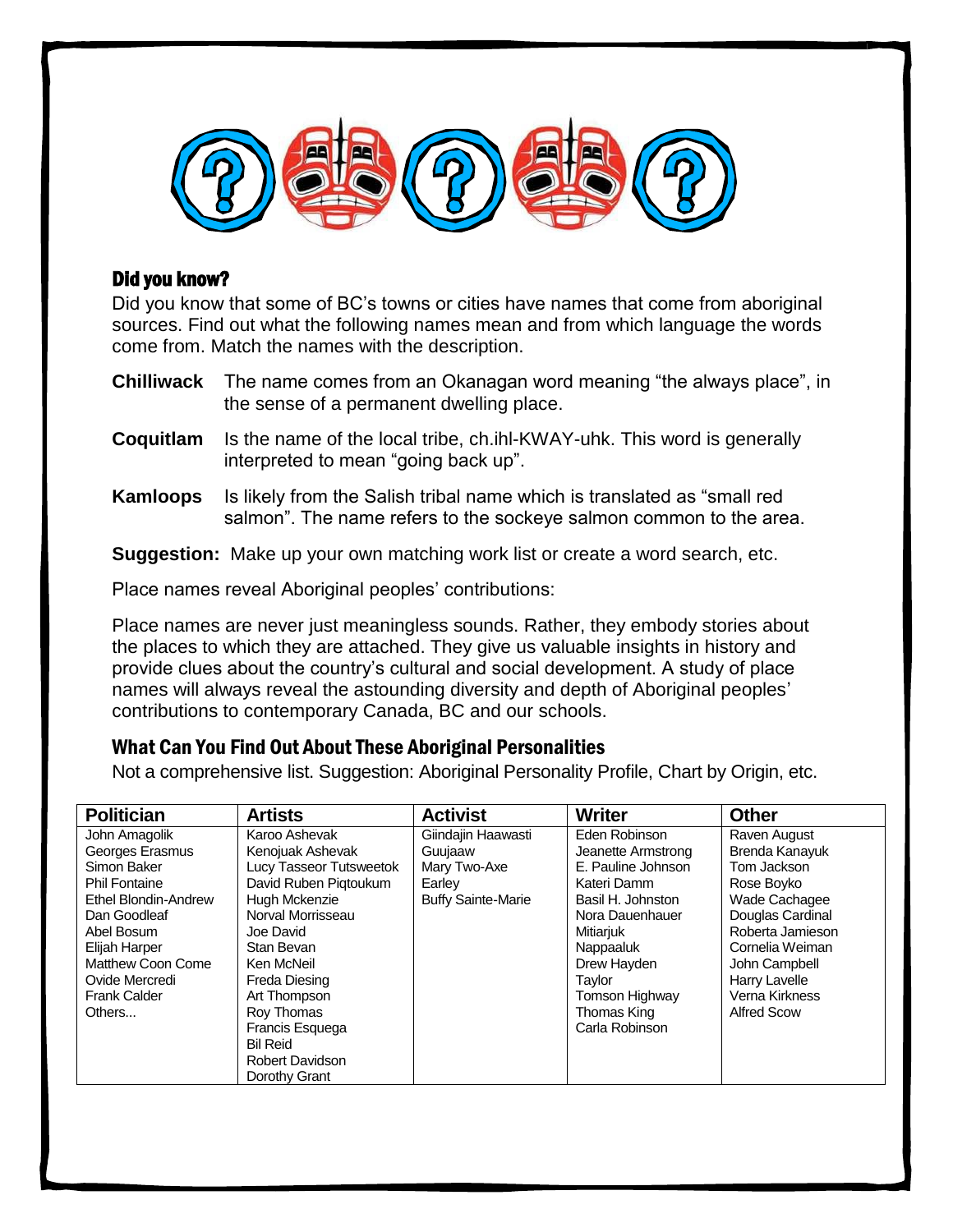## Shared Learnings Quiz

## **What do you know about Aboriginal peoples?**

1. How many Aboriginal students are there in BC?

**10,000 20,000 30,000 40,000**

2. What percentage of BC Aboriginal students graduate from secondary school?

**11% 31% 51% 71%**

- 3. Define "Aboriginal".
- 4. When is National Aboriginal Day?

**June 21 May 22 November 11 February 18** 

- **5.** The Indian Act was passed in **1851 1876 1901 1926?**
- 6. The number "four" is very important to many Aboriginal peoples. What are some ways that "four" is reflected in life?
- 7. What famous Canadian was nominated for an Academy Award for his role in *Dances with Wolves*?
- 8. List five foods that were introduced to the world by Aboriginal peoples.
- 9. How many Aboriginal language groups are there in BC?
- 10. The last residential school closed in **1986 1960 1958 1940?**

### **Bonus**

When were Aboriginal peoples permitted to vote in federal elections?

Find answers to these questions in the resource guide *Shared Learnings, Integrating Aboriginal Content K–10 [\(www.bced.gov.bc.ca/abed/shared.pdf\)](http://www.bced.gov.bc.ca/abed/shared.pdf)*

### **Answers**

**1.**(p31), **2.** (p31), **3.** (p191), **4.** (June 21), **5.** (p15), **6.** (p 24), **7.** (p39), **8.** (p87), **9.** (p166), **10.** (p167-168)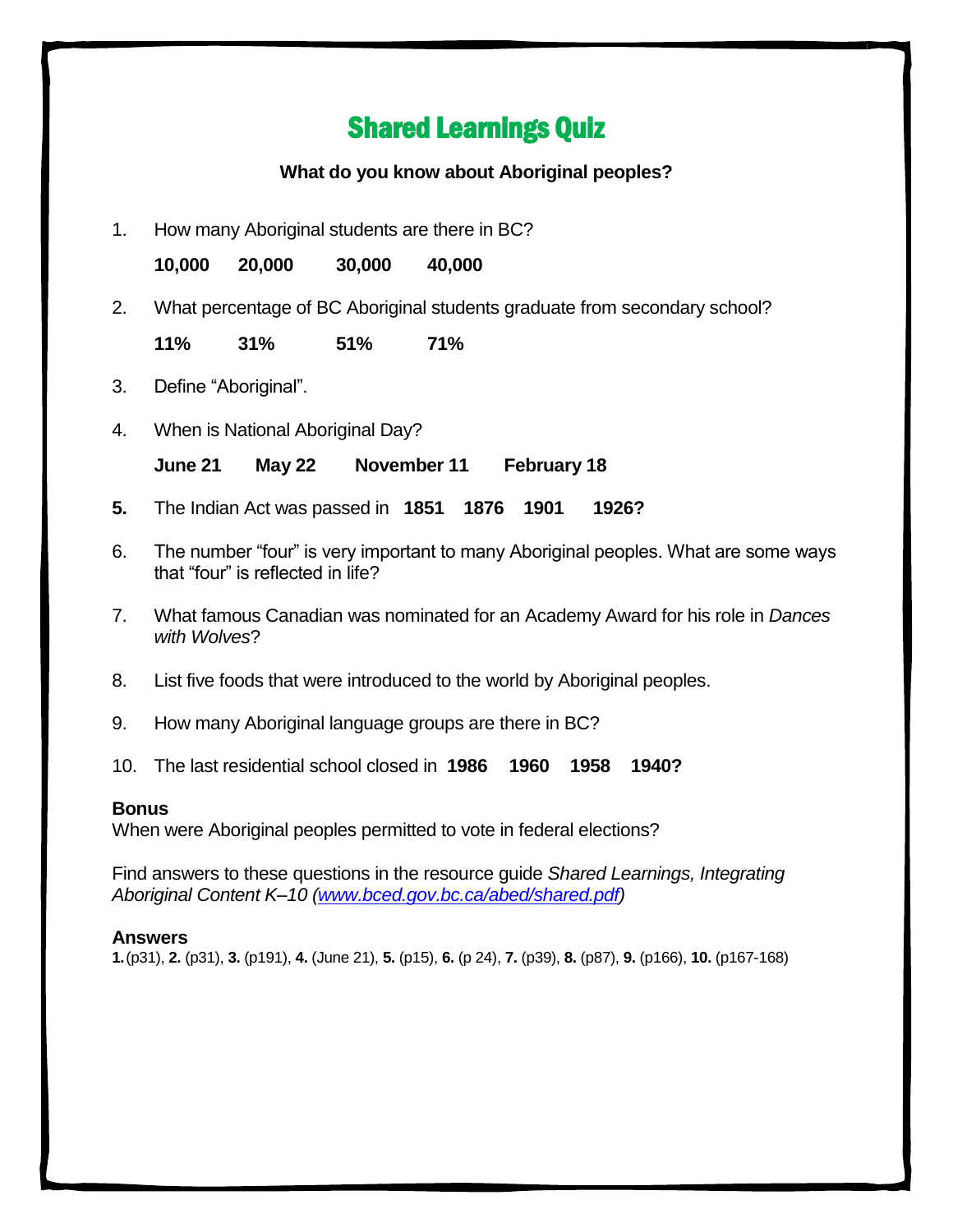# British Columbia Treaty Process Awareness Test

| <b>Question 1</b>  | How many stages are there in the British Columbia Treaty Process?                                                                                                                                                                                                                                                                                                                                                                                                          |  |
|--------------------|----------------------------------------------------------------------------------------------------------------------------------------------------------------------------------------------------------------------------------------------------------------------------------------------------------------------------------------------------------------------------------------------------------------------------------------------------------------------------|--|
| <b>Question 2</b>  | How many First Nations (as accepted by the British Columbia Treaty<br>Commission) are active in the British Columbia Treaty Process?                                                                                                                                                                                                                                                                                                                                       |  |
| <b>Question 3</b>  | How many treaties currently exist in British Columbia?                                                                                                                                                                                                                                                                                                                                                                                                                     |  |
| <b>Question 4</b>  | True or False? The Nisga'a treaty table was the first established under<br>the British Columbia Treaty Process.                                                                                                                                                                                                                                                                                                                                                            |  |
| <b>Question 5</b>  | Name the two First Nation litigants in the Delgamuukw case.                                                                                                                                                                                                                                                                                                                                                                                                                |  |
| <b>Question 6</b>  | True or False? The First Nation litigants in the Delgamuukw "won" in the<br>Supreme Court decision on their appeal handed down in December 1997?                                                                                                                                                                                                                                                                                                                           |  |
| <b>Question 7</b>  | In what year did blanket extinguishment of Aboriginal title occur in British<br>Columbia?                                                                                                                                                                                                                                                                                                                                                                                  |  |
| <b>Question 8</b>  | What is the significance to First Nations of OIC (Order in Council) 1036?                                                                                                                                                                                                                                                                                                                                                                                                  |  |
| <b>Question 9</b>  | With what does section 91 (24) of the Constitution Act deal?                                                                                                                                                                                                                                                                                                                                                                                                               |  |
| <b>Question 10</b> | Section 35 of the Canadian Constitution recognizes and affirms what?                                                                                                                                                                                                                                                                                                                                                                                                       |  |
| <b>Answers</b>     |                                                                                                                                                                                                                                                                                                                                                                                                                                                                            |  |
| <b>Question 1</b>  | Six. 1) Statement of Intent, 2) Readiness, 3) Negotiation of a Framework<br>Agreement, 4) Negotiation of an Agreement in Principle, 5) Negotiation to<br>Finalize a Treaty, 6) Implementation of a Treaty.<br>To get a detailed explanation of the B.C. Treaty Process, take a look at<br>the booklet Understanding the B.C. Treaty Process.                                                                                                                               |  |
| <b>Question 2</b>  | Fifty-one. For a list of all the First Nations involved, see<br>www.bctf.ca/WorkArea                                                                                                                                                                                                                                                                                                                                                                                       |  |
| <b>Question 3</b>  | Fifteen. Governor James Douglas entered into fourteen treaties with First<br>Nations in the lower Vancouver Island in the 1850s. The fifteenth is<br>Treaty 8 in northeast B.C., which covers First Nations whose territories<br>stretch across the provincial border from Alberta. No B.C. government<br>was prepared to make treaties again until the 1990s. The Nisga'a Treaty,<br>once ratified, will be the sixteenth and is the first negotiated in modern<br>times. |  |
| <b>Question 4</b>  | False. The Nisga'a negotiations began twenty years ago, after a court<br>judgment established that Aboriginal rights still existed. The B.C. Treaty<br>Process was established more recently.<br>The entire Nisga'a treaty, along with support documents can be found at:                                                                                                                                                                                                  |  |
|                    | http://www.aadnc-aandc.gc.ca/                                                                                                                                                                                                                                                                                                                                                                                                                                              |  |
| <b>Question 5</b>  | Gitxsan and Wet'suwet'en                                                                                                                                                                                                                                                                                                                                                                                                                                                   |  |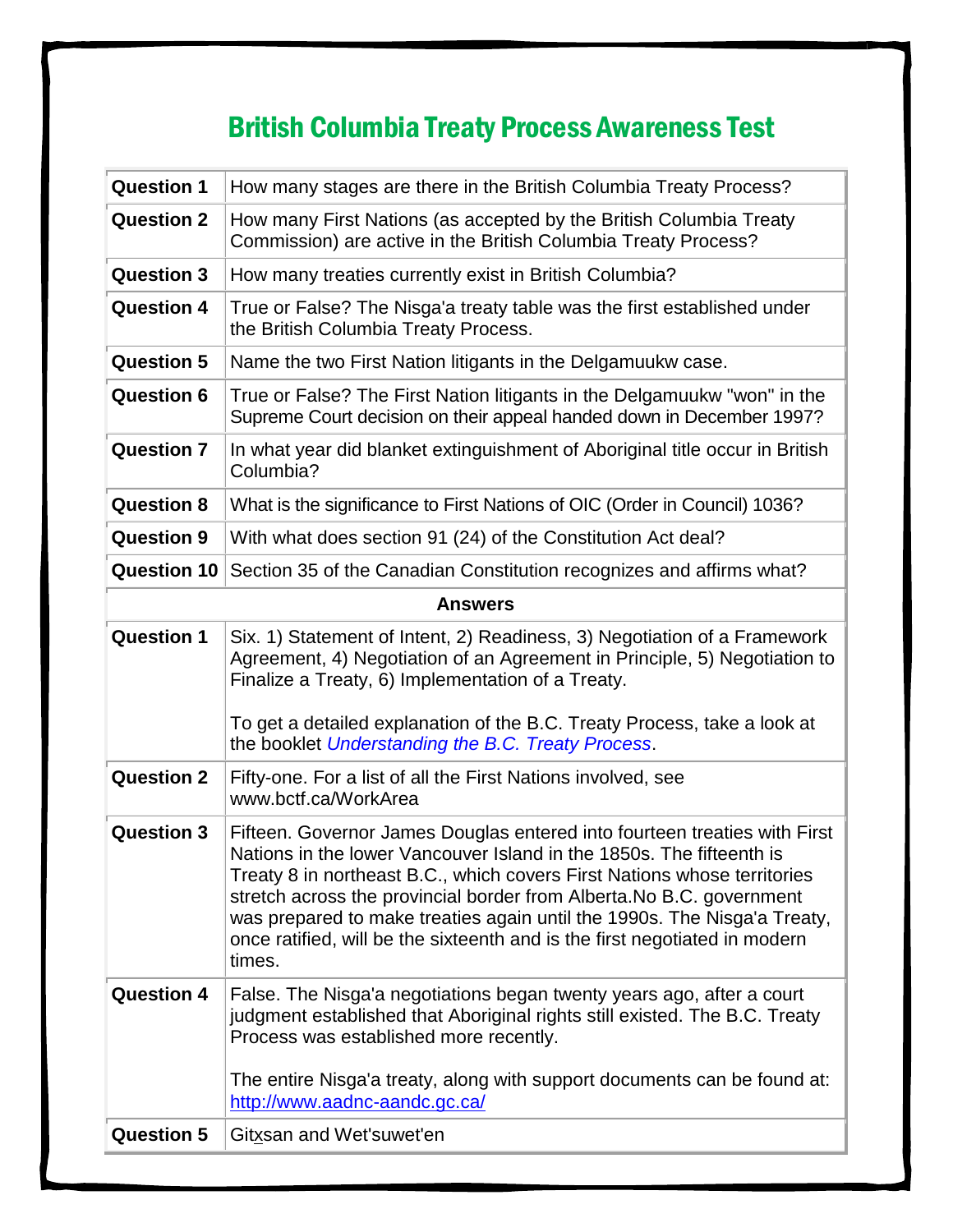| <b>Question 6</b>  | False, although it depends on what is meant by won. The Supreme Court<br>overturned the lower court decisions that ruled against the land claims.<br>However, it did so on technical grounds, and ordered a new trial. The<br>decision did, though, define more clearly the rights of First Nations in land<br>claims, and in that sense was a win for all First Nations, not just those<br>involved in the court case. |
|--------------------|-------------------------------------------------------------------------------------------------------------------------------------------------------------------------------------------------------------------------------------------------------------------------------------------------------------------------------------------------------------------------------------------------------------------------|
| <b>Question 7</b>  | A trick question. Title was never extinguished. For nearly 150 years,<br>British Columbia governments claimed that Aboriginal title had been<br>extinguished when British sovereignty was declared in 1846. However,<br>the Delgamuukw decision makes it clear that those claims were never<br>extinguished.                                                                                                            |
| <b>Question 8</b>  | An Order passed by the Lieutenant Governor in Council which allows the<br>Provincial government to confiscate ("resume") up to 5% of Reserve land<br>without compensation. This provision has been used frequently to run<br>roads, power lines and the like across Reserves, with no say by the First<br>Nations on whose Reserve the service is running.                                                              |
| <b>Question 9</b>  | It gives exclusive authority to the Canadian Federal Government for<br>"Indians, and Lands reserved for the Indians."                                                                                                                                                                                                                                                                                                   |
| <b>Question 10</b> | Section 35 affirms inherent Aboriginal rights. Supreme Court decisions,<br>such as Delgamuukw, have further defined the precise nature of these<br>rights.                                                                                                                                                                                                                                                              |
|                    | <b>CONSTITUTION ACT, 1982--PART II:</b><br><b>Rights of the Aboriginal Peoples of Canada</b>                                                                                                                                                                                                                                                                                                                            |
|                    | Recognition of existing aboriginal and treaty rights<br>35. (1) The existing aboriginal and treaty rights of the aboriginal peoples<br>of Canada are hereby recognized and affirmed.                                                                                                                                                                                                                                    |
|                    | Definition of "aboriginal peoples of Canada"<br>(2) In this Act, "aboriginal peoples of Canada" includes the Indian, Inuit<br>and Metis peoples of Canada.                                                                                                                                                                                                                                                              |
|                    | <b>Land claims agreements</b><br>(3) For greater certainty, in subsection (1) "treaty rights" includes rights<br>that now exist by way of land claims agreements or may be so acquired.                                                                                                                                                                                                                                 |

*(This awareness test was developed by Brian Domney, Negotiator in the Treaty Negotiations Division of the Ministry of Aboriginal Affairs.)*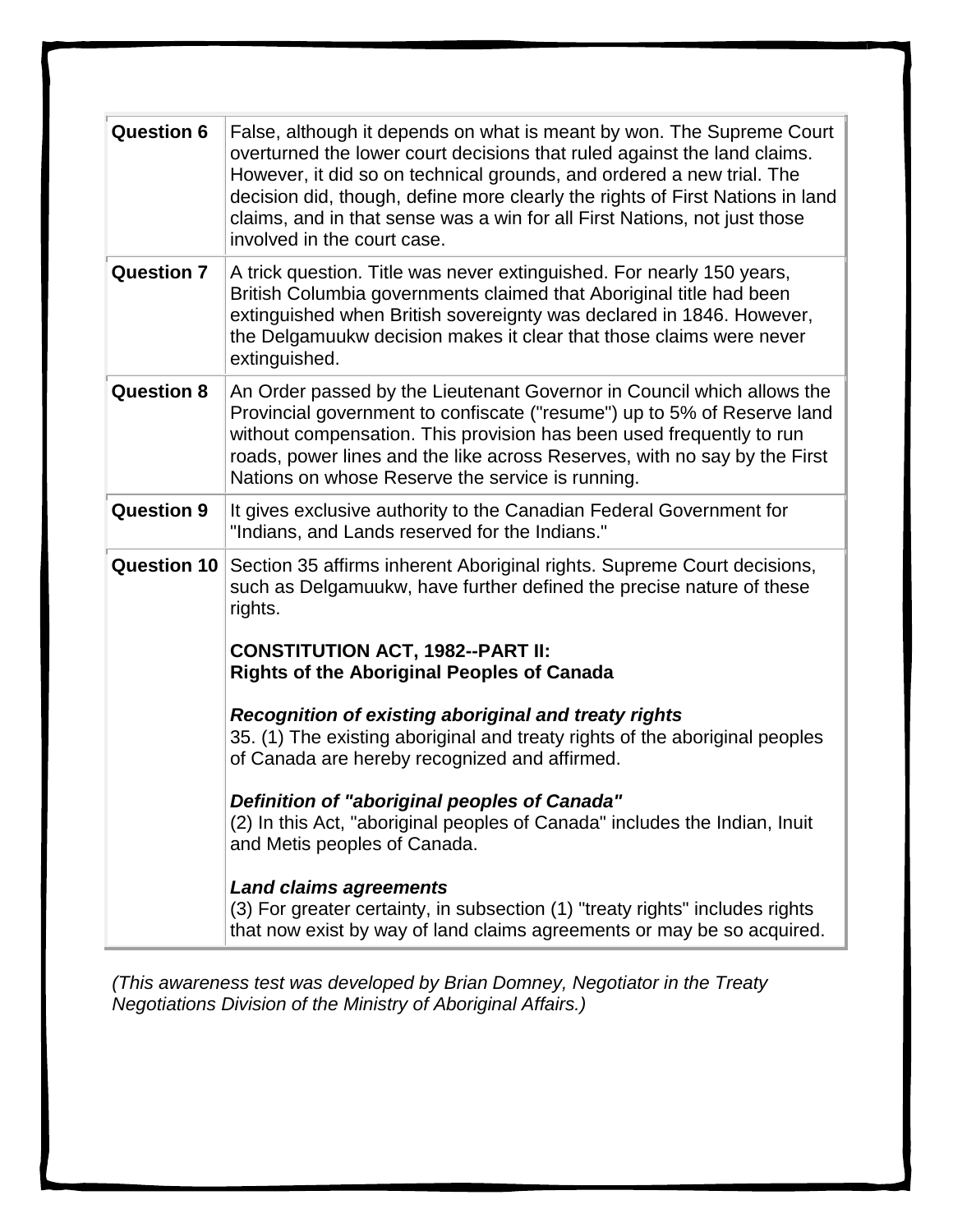## Field Studies

### **Museum of Anthropology at UBC – 604-822-3825**

The most iconic object in the museum is probably the yellow cedar sculpture *The Raven* and the *First Men* by Bill Reid, which is depicted on the Canadian twenty-dollar bill.

Other notable Bill Reid works include his *Bear* and *Wasco* (Sea Wolf) sculptures, some of his gold jewellery, and prototype of the Haida dugout canoe he carved for Expo 86.

The museum contains several large Musqueam artifacts from the late 19<sup>th</sup> century and early 20<sup>th</sup> century, as well as many contemporary works commissioned from Musqueam artists such as Susan Point, Joe Becker and Robyn and Debra Sparrow.

The museum's Great Hall contains many fragments of totem poles from Haida and other First Nations villages along British Columbia's coast.

### **Grouse Mountain – 604-980-9311 Email: info@grousemountain.com**

Híwus First Nations Cultural Program – The Híwus feasthouse is the meeting place for students of all ages and backgrounds, to enjoy a full day of vivid legends, songs, dances and crafts. Step into an authentic Pacific Northwest longhouse and let Kwel-a-a-nexw, our Squamish First Nations elder take you back in time to discover the traditional way of life of our First Nations people.

Our guides will greet your group at the Valley Station and escort you to the mountain top. Enroute to the Híwus feasthouse, students will enjoy a guided nature walk through subalpine forest. In winter, this walk is done on snowshoes.

Once inside the Híwus feasthouse, samples of native cuisine will be served for a truly unique and authentic cultural experience.

### **Fort Langley – 604-513-4777 Email: fort.langley@pc.gc.ca**

Fort Langley is the exact location where, a century and a half ago, a huge fur trade organization called the Hudson's Bay Company established a small post to trade with the First Nations of the West Coast. The enterprise grew, evolved and influenced history, leading to the creation of the colony of British Columbia.

### **Vancouver International Airport – 604 -207-7077**

Bill Reid's masterpiece *The Spirit of Haida Gwaii* is a bronze canoe six metres long. Passengers include the Raven, the Eagle, the Bear and his human wife, the Mouse Woman and the Dogfish Woman. In the middle stands the Chief holding in his hand a smaller sculpture; a talking stick that depicts the story of creation in Haida terms.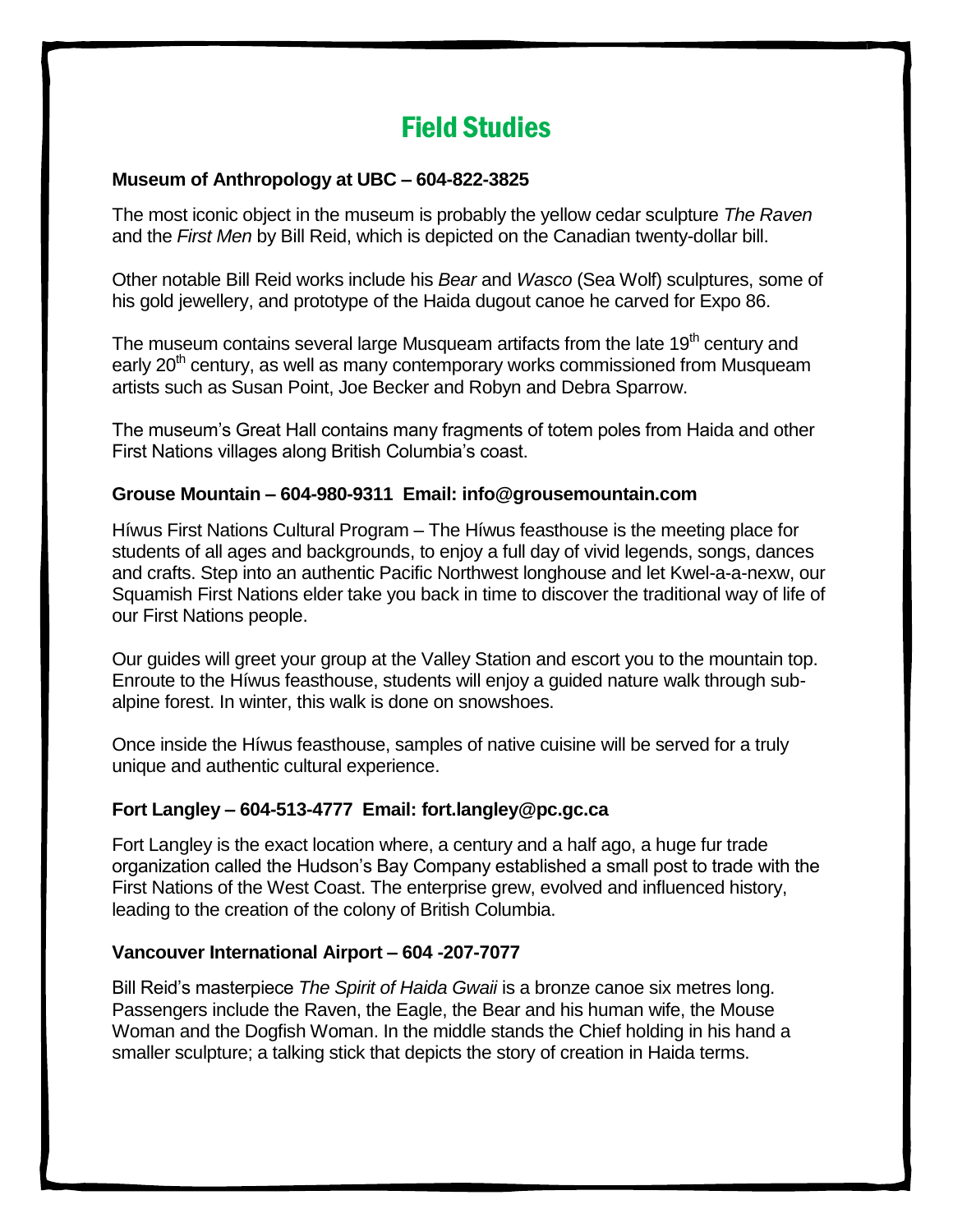### **Burnaby Art Gallery – 604-297-4422 Email: gallery@burnaby.ca**

B.A.G. in a Box Cultural Portraits – A new way to bring art into your classroom. B.A.G. in a Box programs feature artwork by local artists, resource materials and activities for Grades K–7, all based on centralized themes.

There are portraits with traditional and contemporary elements, by artists of First Nations, Middle Eastern, Asian and other backgrounds. Investigate how an artist's expression reflects his/ her identity and culture and the role visual arts has in reflecting or challenging traditions. Learn about expressive portraiture, pastel, drawing and painting techniques. This box includes: Lyle Wilson and Amir Ali Alibhai.

Cultural Portraits is available for a 12-day loan throughout the school year.

### **Totem Pole Park – 604-873-7000**

The Totem Poles of Totem Park – Situated just off the seawall beside the Brockton Oval cricket pitch are eight totem poles. Each has a story that breathes life into it. Each is connected to the land on which it stands in more than just a physical sense.

In 2001, an interpretive centre was established by constructing a separate structure housing working areas, lots of signage, a gift shop for related items and a refreshment outlet. The totem poles themselves were treated to an upgrade in the landscaping around them. More signage was put in place to deal with the stories related to each of them.

### **Hatzic Rock – 604-820-9725**

Hatzic Rock is a rare 'sacred transformer site' at the Xa:ytem Longhouse Interpretive Centre in Mission. The boulder has great significance for the First Nations people, as it is the spot where three chiefs were turned to stone for disobeying the Creator. Next to the Hatzic Rock there is an archaeological dig of a house, discovered in 1990, believed to be the oldest dwelling yet found in British Columbia at 6000 years. Carbon datings from the site date back as far as 9000 years ago.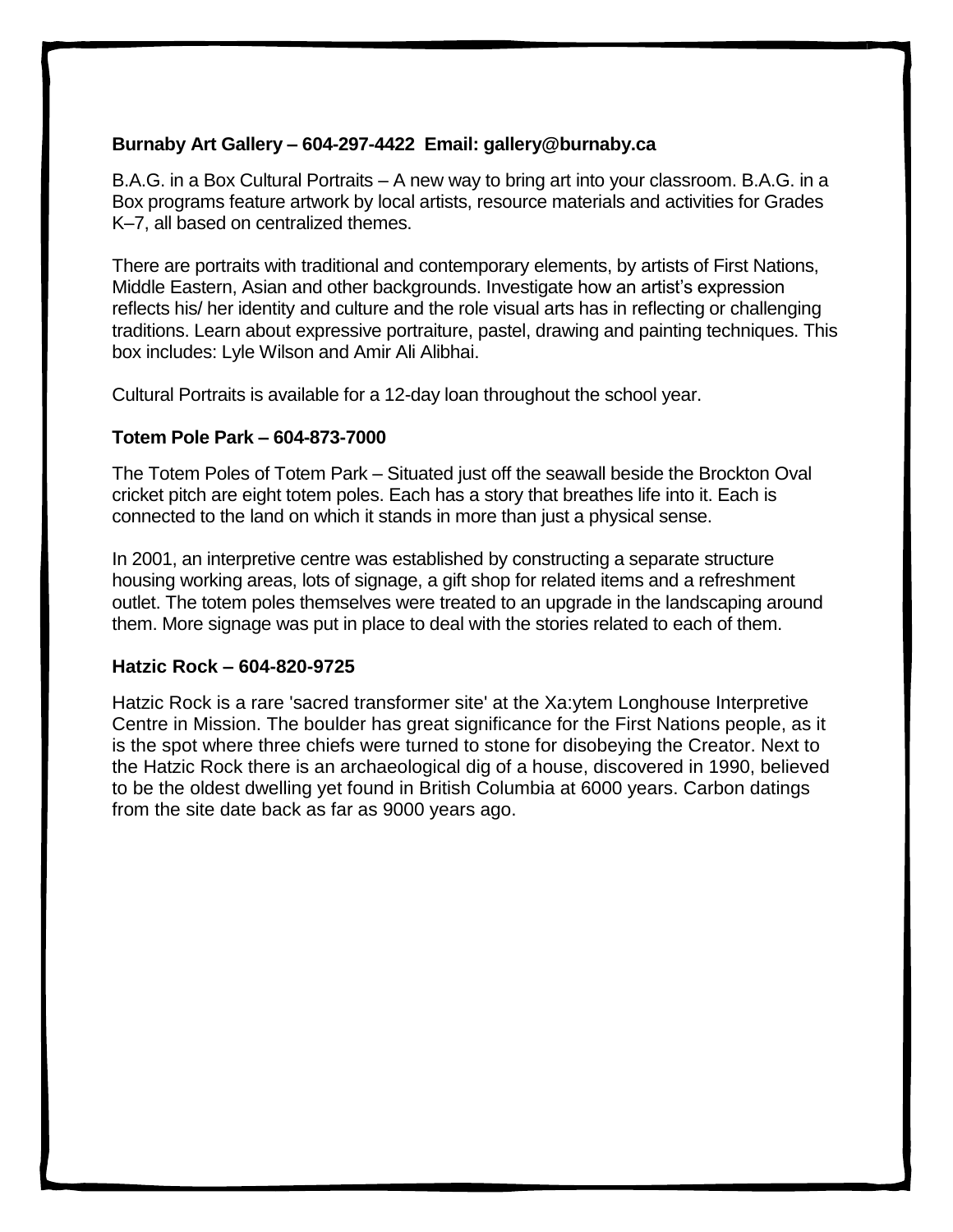## Aboriginal Music

The following are Aboriginal artists:

- Susan Aglukark, *Blood Red Earth* (suggested songs *Circle of Old* and *Citizens of the World*)
- George Leach (no CD cover, included in Susan Aglukark CD)
- Intellifunk (no CD cover, included in *Sacred Spirit* CD)
- Robbie Robertson
- Sacred Sprit (suggested song *Wishes of Prosperity and Happiness*)
- Daniel May and Dan Gibson, *Native Spirit*

Share the above music with your students during National Aboriginal Awareness Week.

## **Artists**

*Just Where I'm At* is **George Leach** at his best. An accomplished actor and visual artist, George Leach's first choice for self-expression is music. This singer/songwriter performs his original compositions with his own distinctive and unpredictable style, adding a unique Aboriginal flavor to high-energy classic rock and blues sounds. The gritty electric blues and original rock ballads of this Sta'atl'imx from Lillooet, British Columbia, are truly spellbinding. He pours his heart and soul into every song he performs, losing himself in the emotions of the lyrics and melodies.

He won the Best Male Artist and Best Rock Album awards at the 2000 Canadian Aboriginal Music Awards and a 2010 nominee for the best video, *You Got It*. He has worked with respected artists Robbie Robertson, the Powder Blues, Susan Aglukark and Bo Diddley.

The third song, *Semiah* is a song that George composed after his daughter was born.

A three-time Juno award-winning singer/songwriter and Order of Canada recipient **Susan Aglukark** is one of Canada's most unique artists and leading voice in Canadian music. She blends the Inuktitut and English languages with contemporary pop music arrangements to tell the stories of her people, the Inuit of Arctic Canada. The emotional depth and honesty of her lyrics; her pure, clear voice and themes of hope, spirit and encouragement have captivated and inspired listeners from all works of life.

Aglukark already has five albums to her credit. She has performed for numerous dignitaries, including Queen Elizabeth, Prime Ministers Jean Chretien and Brian Mulroney, and Nelson Mandela. Aglukark is also well-known as a workshop facilitator and mentor in the Aboriginal community.

Born in Toronto, at an early age, **Robbie Robertson** began learning guitar from relatives (his mother is of Mohawk descent) during his summer visits to the Six Nations Reservation.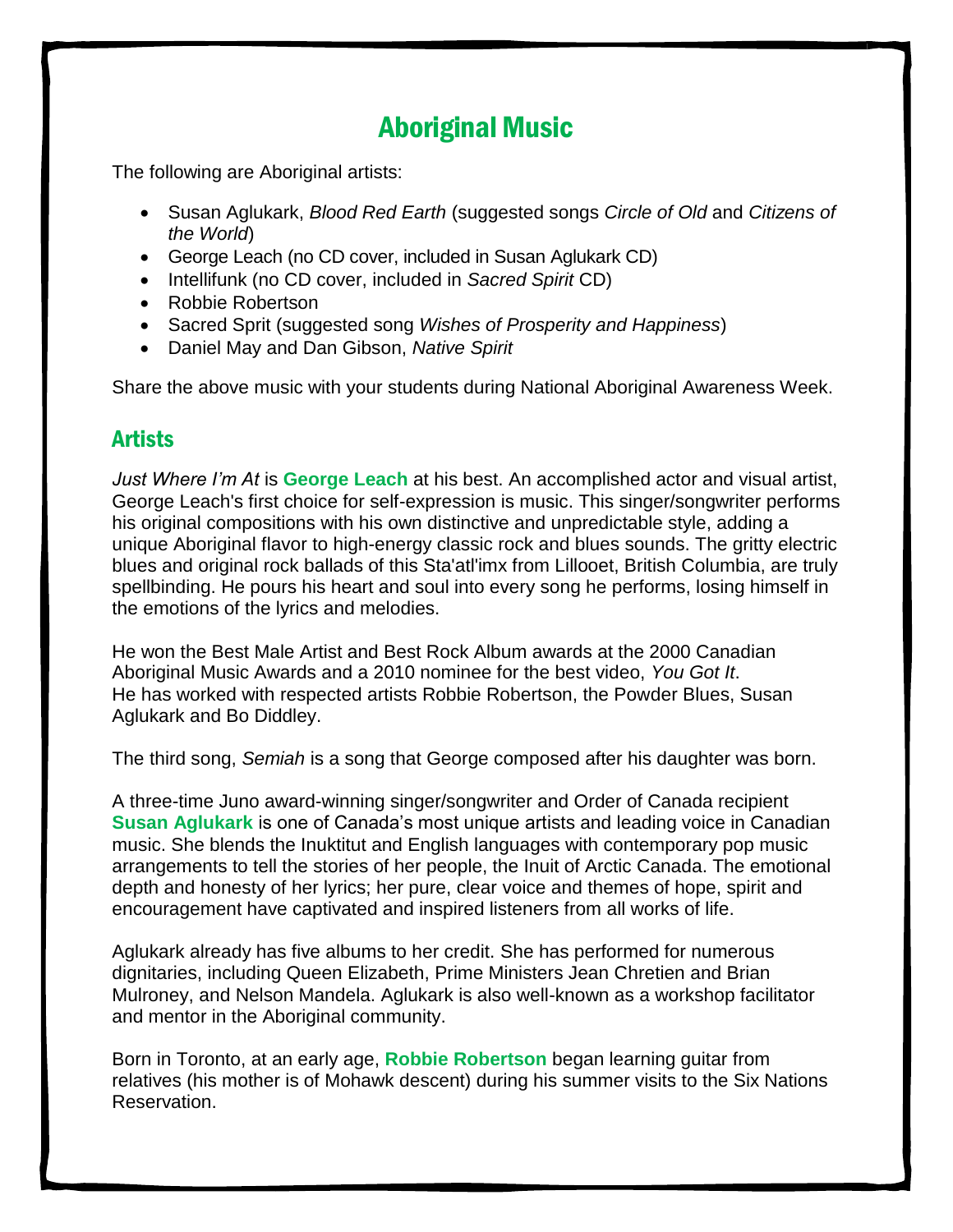Robertson's career spans many decades as a Canadian singer/songwriter, guitarist and producer. He is best known as the guitarist and primary songwriter for The Band. He was ranked 59<sup>th</sup> in *Rolling Stone* magazine's list of 100 Greatest Guitarists of All Time. The Band has been inducted into the Rock and Roll Hall of Fame and the Canadian Music Hall of Fame. As a songwriter Robertson is composed such classics as *The Weight, The Night They Drove Old Dixie Down, Up On Cripple Creek, Broken Arrow*  and *Somewhere Down the Crazy River.* He has worked with world-renowned musicians such as Bob Dylan, Muddy Waters, Eric Clapton, Neil Diamond and Ringo Starr. He has also produced numerous movies scores that include *Raging Bull, The King of Comedy, Casino, Departed* and *Gangs of New York.*

In 2011, Robertson was inducted into the Canadian Songwriters Hall of Fame and given the Royal Order of Canada.

Sister Says formerly of **Intellifunk**, is sister and brother Gillian and Robert Thomson. As a duo and full band they switch effortlessly from classical composition to jazz, neo-soul, electronic and hip hop. Gillian provides lush vocals with funky, smooth bass lines and arranging from Rob.

The duo performs at venues such as The Yale, The Biltmore, Canvas Lounge, and The Railway Club in Vancouver. In May 2008, the two enjoyed a mini tour in Beijing to help kick off the 2008 Beijing Olympic Games with the Four Host Nations. During the 2010 Olympics Games, Sister Says performed at the Aboriginal Pavilion and the Roundhouse at The Talking Stick Festival. In June they also toured Toronto, Boston and New York performing at their producer Donald Quan's boutique studio Q-Music in Toronto for its annual party.

In 2010, the band was nominated for two Canadian Aboriginal Music Awards for *The Only Way* in the categories Best Female Vocalist and Best Group or Duo. In 2011, the band performed at the Canadian Music Fest in Toronto, toured other festivals in BC, Ontario, Quebec and the UK as well as recorded their second album.

**Sacred Spirit** is a musical project by German musician Claus Zundel, who is also known for another successful project B-Tribe. In keeping with the Native American theme, Zundel adopted the pseudonym 'The Fearsome Brave', and on his many other projects he is simply credited as 'The Brave'. The music is of electronic, new age, world, ambient, house, jazz and blues genres. Sacred Spirit (in some regions known as Sacred Spirits) is Zundel's most successful project, with total worldwide album sales estimated to be over 10 million copies. For each Sacred Spirit album sold, a donation is made to the Native American Rights Fund, the non-profit American Indian organization devoting all its time to restoring the legal rights of the Native American people.

#### **Daniel May and Dan Gibson**

Native American flutes merge with the natural sounds of the desert to reveal the spirit of a gentle, ancient world. Instrumentation of the *Native Spirit* CD also includes: guitar, cello, drums, percussion and chant/voices.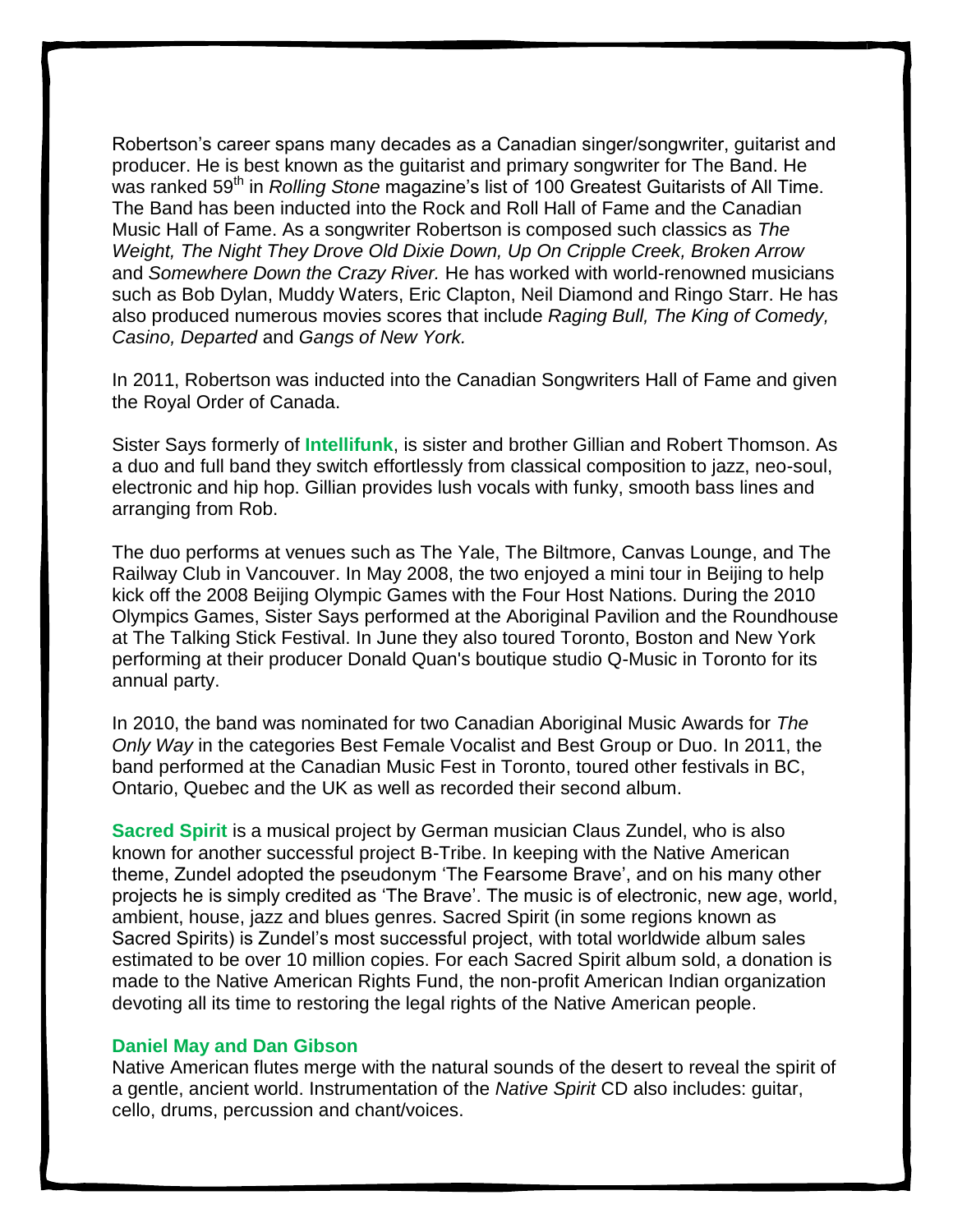## **Books/CD**



#### Treaty Talks in British Columbia - Christopher McKee

This book traces the origins and development of treaty negotiations in the province. Through an examination of Native concerns, the author analyzes conflicting points of view and suggests alternatives for achieving consensus.



#### The Great Peace-The Gathering of Good Minds

Explore the history, culture and spirituality of the Haudenosaunee (Six Nations Iroquois) on this unique CD-ROM. Learn how the Great Law of Peace guides and protects the Haudenosaunee. Travel on an educational interactive multimedia journey and see Native history as it has never seen seen before. Produced by Native people, about Iroquois people, for all people.



#### Aboriginal Peoples-Building for the Future

Student activities for Canadian Challenges are an easy-to-use set of optional exercises based on significant themes in Canadian history. Each activity is directly related to the content of the chapter to reinforce student understanding. For Grade 9 Canadian Social Studies teachers in all provinces.



#### The Unjust Society - Harold Cardinal

A Cree leader named, Harold Cardinal, gives a cutting renunciation to Jean Chretien's White Paper, in his book. Originally published in 1969. This book continues to be one of the most vital books ever published in North America regarding First Nations people struggle for their identity. Radical changes in policy are exemplified in that describes the Aboriginal Rights, Social Programs and Economic Development.



#### Peace, Power, Righteousness - Taiaiake Alfred

This visionary manifesto, first published in 1999, has significantly improved our understanding of First Nations' issues. Taiaiake Alfred calls for the indigenous peoples of North America to move beyond their 500-year history of pain, loss, and colonization, and move forward to the reality of self-determination. His account of the history and future of the indigenous peoples of North America is at once a bold and forceful critique of Indigenous leaders and politics, and a sensitive reflection on the traumas of colonization that shape our existence.



#### Truth & Bright Water - Thomas King

The tale of two young cousins and one long summer. Tecumseh and Lum live in Truth, a small American town, and Bright Water, the reserve across the border and over the river. Family is the only reason most of the people stay in the towns, and yet old secrets and new mysteries keep pulling the more nomadic residents back to the fold.



#### One Good Story, That One - Thomas King

A fabulous collection of short fiction that focuses on contemporary First Peoples and their interactions with a sometimes hostile, often misquided, and always different white culture and society.